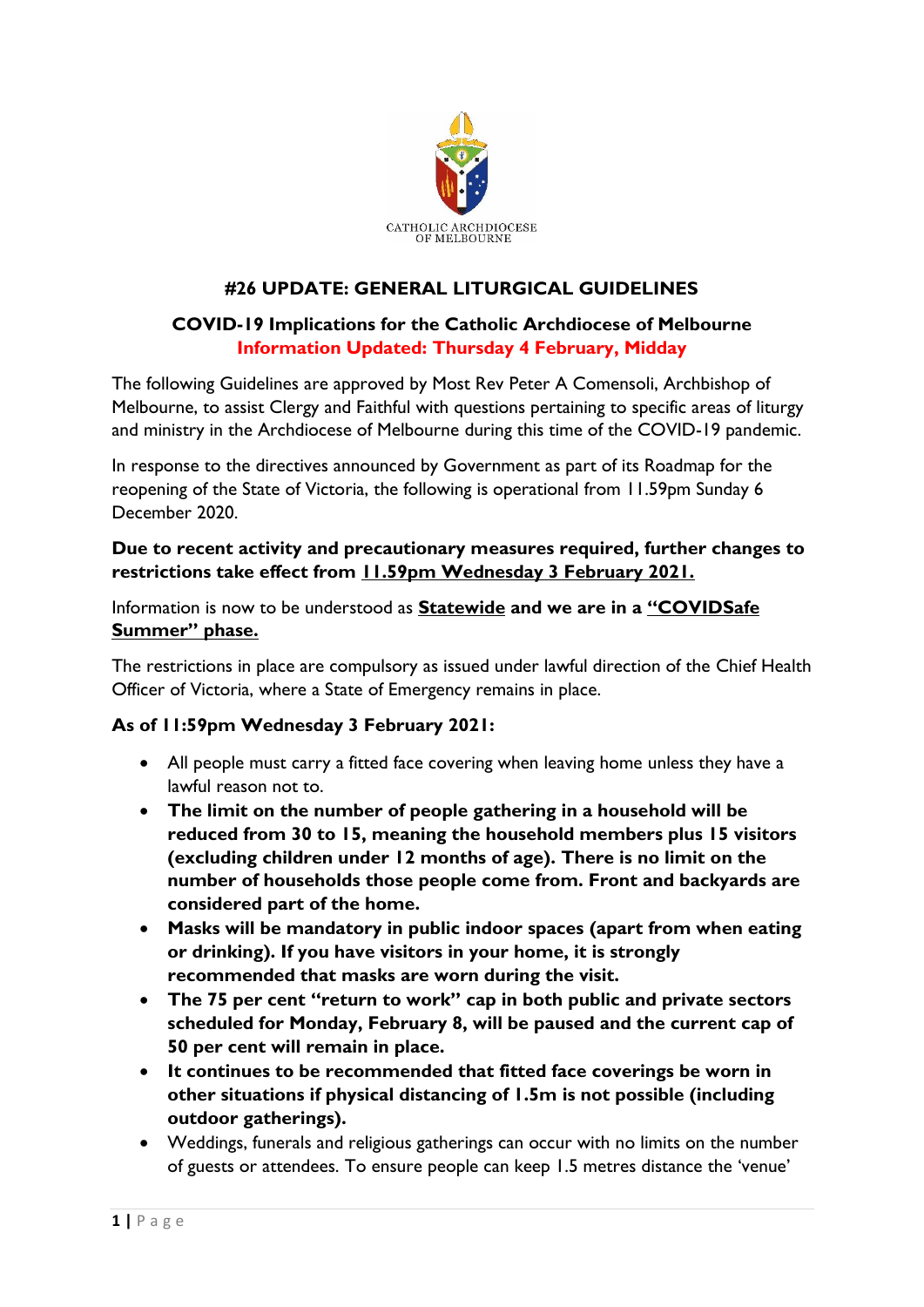must apply the two square metre rule. Anything conducted in a private home must apply the gathering limits for private homes of 15 people.

 Record keeping remains an important and critical tool for keeping all in the community safe.

Under no circumstances should anyone awaiting a COVID-19 test verification, including Clergy (even without presenting symptoms) attend a church or parish setting until a diagnosis is confirmed. Additionally, under no circumstances should anyone attend who is closely connected to people who are awaiting test results or who have tested positive.

## **VICTORIA COVIDsafe SUMMER**

We welcome the further opening up of our places of worship and opportunities for gathering, but remain mindful and respectful that many in our community will be feeling cautious and anxious in coming weeks.

For the time being, all Catholics in Melbourne continue to be dispensed from the obligation to attend Sunday Mass until further directed by the Archbishop. We continue to carry the happy obligation to keep Sunday holy, whether we can attend Mass or not, and can do so by any kind of prayer with members of our household and parish, reading holy scripture, and encouraging one another in our faith. Prayerfully watching an online Mass continues to be a great source of comfort on Sundays.

| <b>Places of</b>   | All places of worship including churches, adoration chapels and other                                                                                                                                                                                                                                                                                                                                                                                                                                                            |
|--------------------|----------------------------------------------------------------------------------------------------------------------------------------------------------------------------------------------------------------------------------------------------------------------------------------------------------------------------------------------------------------------------------------------------------------------------------------------------------------------------------------------------------------------------------|
| <b>Worship and</b> | church buildings used for public prayer and religious services may                                                                                                                                                                                                                                                                                                                                                                                                                                                               |
| <b>Religious</b>   | open for permitted religious ceremonies.                                                                                                                                                                                                                                                                                                                                                                                                                                                                                         |
| <b>Gatherings</b>  |                                                                                                                                                                                                                                                                                                                                                                                                                                                                                                                                  |
|                    | Religious gatherings can be held indoors or outdoors. Venues<br>must apply the I person per two square metre rule to ensure<br>people have enough room to maintain 1.5 metres distance<br>between them. There are no group limits;                                                                                                                                                                                                                                                                                               |
|                    | The two square metre rule can be used only if electronic<br>record keeping is used, otherwise, the four square metre rule<br>must apply. The square metre rule doesn't include babies<br>under 12 months of age;                                                                                                                                                                                                                                                                                                                 |
|                    | Record Keeping is required for all attendees beyond a 15-<br>minute visit – and must include: First Name + Contact<br>Number + date and time at which the person attended the<br>place of worship. Records must be kept for 28 days;                                                                                                                                                                                                                                                                                             |
|                    | People must carry a face covering at all times. Fitted face<br>coverings must be worn indoors by all participants unless<br>they have a lawful exemption or are children under 12 years<br>of age. It is advised that face coverings be worn outdoors if a<br>distance of 1.5m cannot be maintained. Those with a lawful<br>exemption for not wearing a face covering (over 12 years of<br>age) must maintain the 1.5m distancing at all times and must<br>be recorded as being exempt and attending without a face<br>covering; |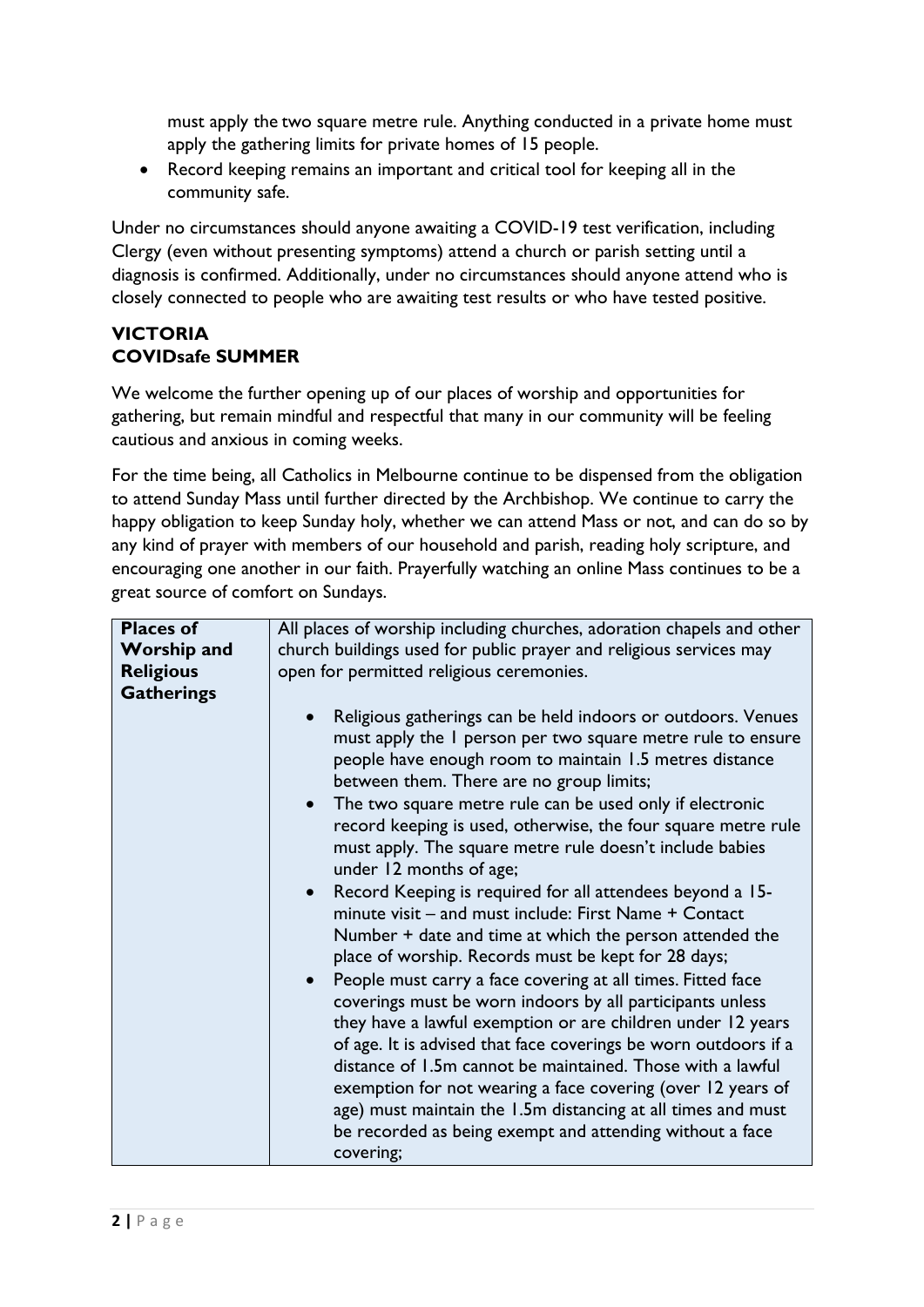|                   | Hygiene precautions must continue to be maintained                                                                                           |
|-------------------|----------------------------------------------------------------------------------------------------------------------------------------------|
|                   | throughout;                                                                                                                                  |
|                   | Doors must remain closed to prevent public access if there is<br>no-one available to ensure that particular number limits are<br>maintained; |
|                   | A place of worship can have indoor or outdoor religious                                                                                      |
|                   | gatherings at the same time. Ceremonial participants                                                                                         |
|                   | other than faith leaders are included in the two square metre                                                                                |
|                   | rule only if electronic record keeping is used. Otherwise, the                                                                               |
|                   | four square metre rule applies;                                                                                                              |
|                   | Places of worship can continue to be open for essential public<br>support services. Essential public support services include                |
|                   | food banks, help for people experiencing homelessness or                                                                                     |
|                   | other essential activities. A distance of at least 1.5 metres                                                                                |
|                   | must be kept between people.                                                                                                                 |
|                   | <b>OUTDOOR RELIGIOUS GATHERINGS</b>                                                                                                          |
|                   | Places of worship may hold religious ceremonies outdoors;<br>$\bullet$                                                                       |
|                   | The two square metre rule must be applied to ensure                                                                                          |
|                   | everyone has enough room to maintain 1.5 metres distance                                                                                     |
|                   | from each other;                                                                                                                             |
|                   | It is recommended that fitted face coverings be worn                                                                                         |
|                   | outdoors if a distance of 1.5m between persons cannot be<br>maintained;                                                                      |
|                   | Outdoor religious gatherings must be held in an outdoor                                                                                      |
|                   | space that is near to the place of worship hosting the service.                                                                              |
|                   | This means:<br>- a service could be held on the grounds of a place of                                                                        |
|                   | worship or in the car park;                                                                                                                  |
|                   | - a public outdoor space, like a park, close to the place of                                                                                 |
|                   | worship. You may need a permit from your local council. You                                                                                  |
|                   | can find your local council using <i>Know Your Council</i> ;                                                                                 |
|                   | - schools that want to host an outdoor religious ceremony<br>should do so near their place of worship. For many schools                      |
|                   | this could be the school's oval or sports grounds (if, for                                                                                   |
|                   | example the school assembly hall is used for religious                                                                                       |
|                   | activities and is therefore a place of worship). Schools can                                                                                 |
|                   | find further information on advice for schools and through                                                                                   |
|                   | <b>Catholic Education Melbourne;</b>                                                                                                         |
| General           | These Liturgical Guidelines are intended to assist Clergy and faithful                                                                       |
| Liturgical        | in the reverent and joyful celebration of Holy Mass while maintaining                                                                        |
| <b>Guidelines</b> | the health and safety precautions offered through health and                                                                                 |
|                   | government authorities. It is by carefully observing the directives and                                                                      |
|                   | precautions outlined in this document that the celebration of Mass,                                                                          |
|                   | even with continued limitations of restrictions can take place<br>prudently. We look forward to gathering together with all our              |
|                   | people to safely celebrate the Eucharistic Sacrifice, but in the                                                                             |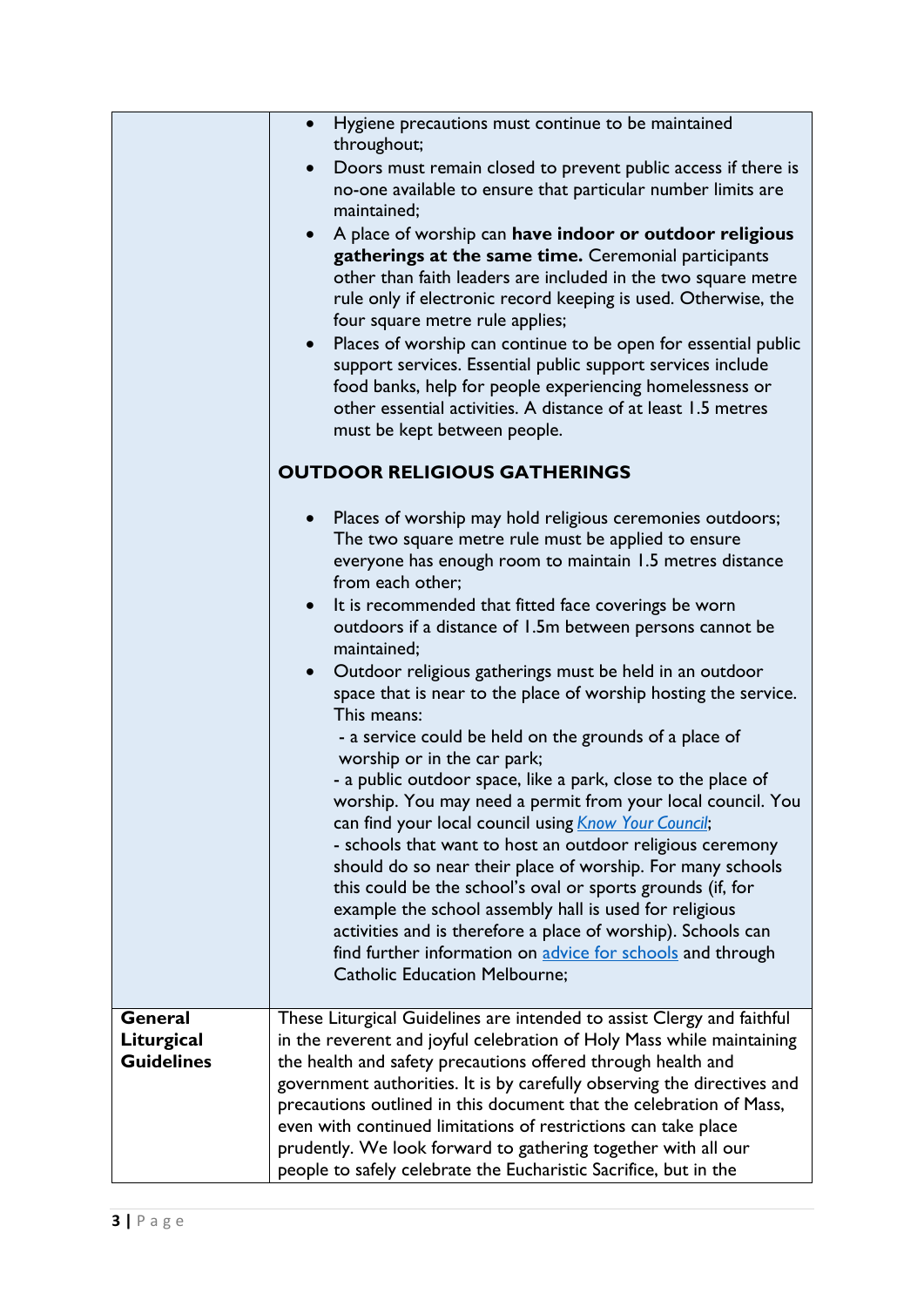| meantime we will follow these guidelines with diligence, using<br>common sense and respect for others.                                                                                                                                                                                                                                                                                                                                                                                                                       |
|------------------------------------------------------------------------------------------------------------------------------------------------------------------------------------------------------------------------------------------------------------------------------------------------------------------------------------------------------------------------------------------------------------------------------------------------------------------------------------------------------------------------------|
| As noted above, we welcome the further opening up of our places of<br>worship and opportunities for gathering, but remain mindful and<br>respectful that many in our community will be cautious and anxious<br>in coming weeks.                                                                                                                                                                                                                                                                                              |
| For the time being, all Catholics in Melbourne continue to be<br>dispensed from the obligation to attend Sunday Mass until further<br>directed by the Archbishop. We continue to carry the happy<br>obligation to keep Sunday holy, whether we can attend Mass or not,<br>and can do so by any kind of prayer with members of our household<br>and parish, reading holy scripture, and encouraging one another in<br>our faith. Prayerfully watching an online Mass continues to be a great<br>source of comfort on Sundays. |
|                                                                                                                                                                                                                                                                                                                                                                                                                                                                                                                              |
| <b>FACE COVERINGS and SANITISING</b><br>It is mandatory to wear fitted face coverings in all indoor<br>public spaces unless you have a lawful reason not to do so, or<br>are a child under 12 years of age.                                                                                                                                                                                                                                                                                                                  |
| If you have a lawful exemption, you must declare that on your<br>$\bullet$<br>entry recording, and maintain 1.5m distancing from other<br>participants at all times.                                                                                                                                                                                                                                                                                                                                                         |
| Wearing a face covering is strongly recommended outdoors if<br>$\bullet$<br>a distance of 1.5 metres from other people cannot be<br>maintained.                                                                                                                                                                                                                                                                                                                                                                              |
| Sanitiser must continue to be used regularly throughout the<br>Liturgy and celebrants must visibly sanitise before and after<br>the distribution of Holy Communion.                                                                                                                                                                                                                                                                                                                                                          |
| <b>SINGING</b> (see reference further below)                                                                                                                                                                                                                                                                                                                                                                                                                                                                                 |
| <b>LITURGY OF THE WORD</b><br>Face coverings may be removed by readers and replaced<br>when they have finished.                                                                                                                                                                                                                                                                                                                                                                                                              |
| <b>LITURGY OF THE EUCHARIST</b><br>The hosts to be consecrated for the faithful should be placed<br>on a separate Paten (or Ciborium) to the Paten holding the<br>host that the priest will consume.                                                                                                                                                                                                                                                                                                                         |
| <b>HOLY COMMUNION</b><br>The following information is designed to allow for the distribution of Holy<br>Communion at Mass in a safe manner for both ministers and<br>communicants. All liturgical norms that govern the ordinary distribution of<br>Holy Communion are observed in these norms, preserving the integrity of<br>the celebration and distribution of the Eucharist.                                                                                                                                            |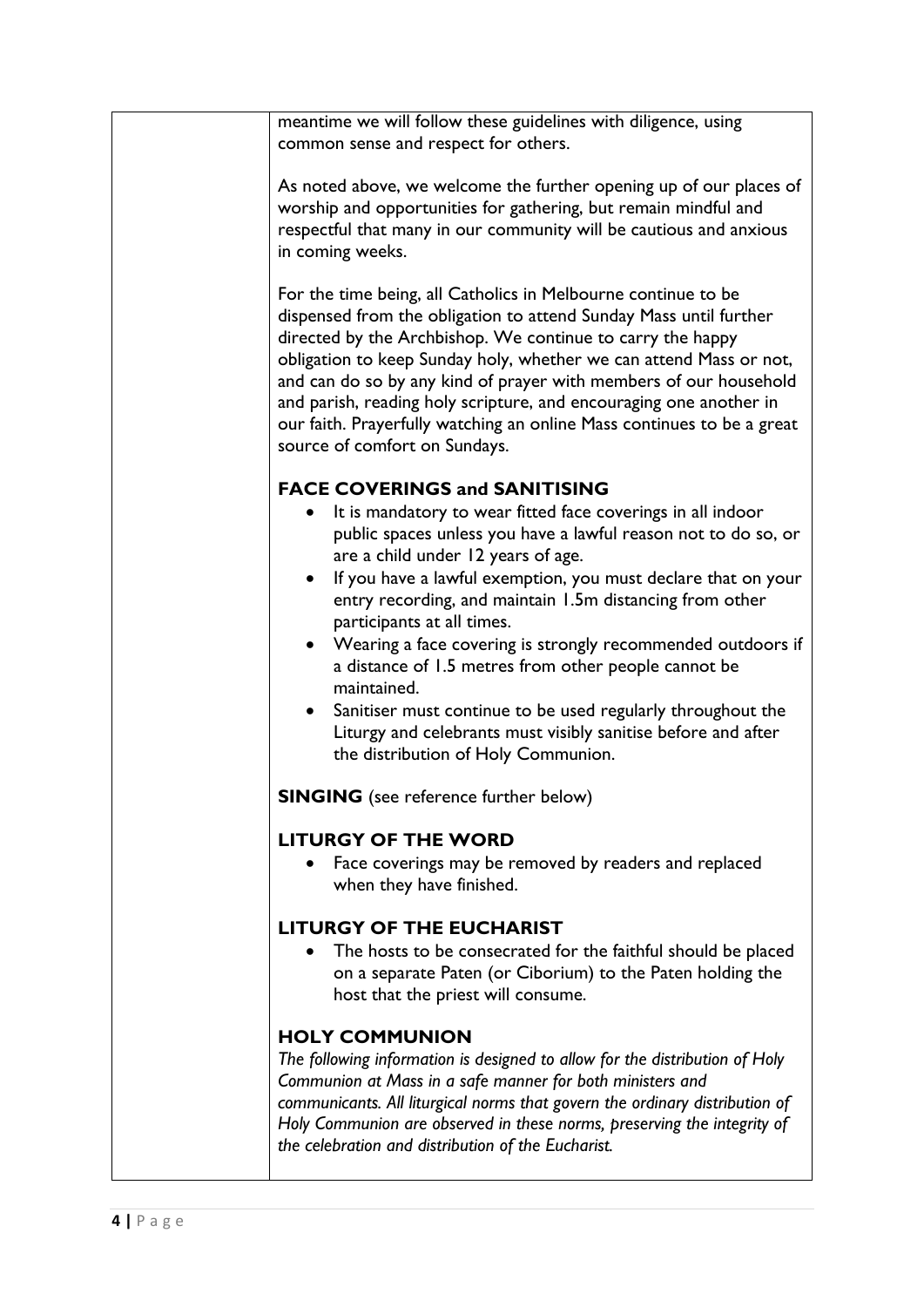| With the movement for Victoria into the COVIDSafe Summer                                  |
|-------------------------------------------------------------------------------------------|
| planning phase we are now able to gather in greater numbers and to                        |
| again receive Holy Communion. Receiving Our Lord in this way is a                         |
| moment of great significance and of personal intimacy with Jesus, and                     |
| the Church wants to ensure it is done with dignity and respect.                           |
|                                                                                           |
| With the latest announcements, the Archbishop has reviewed the                            |
| measure that has been in place for the safe distribution of Holy                          |
| Communion, and is now pleased to be able to lift the provisional                          |
| requirement so that the Sacrament may be received without                                 |
| restriction both on the tongue and in the hand at the decision of the                     |
| person who is distributing Holy Communion. The Archbishop leaves                          |
| it to each minister distributing the sacrament to determine whether                       |
| they feel comfortable doing so on the tongue at this stage. Everyone                      |
| is asked to be patient – we have a number of clergy and people who                        |
| are in a high risk category for their health due to age or other                          |
| factors, so the lifting of this provision is subject to the minister in                   |
| each circumstance. Ministers are asked to show care and regard for                        |
| communicants, most of whom have not been at Mass in any regular                           |
| way for most of the year.                                                                 |
|                                                                                           |
| Face coverings are to be worn throughout the celebration                                  |
| of Mass and the reception of Holy Communion.<br>The following directions are recommended: |
|                                                                                           |
| The Priest or (minister):                                                                 |
| Sanitises hands before beginning distribution.                                            |
| Wears a face covering throughout distribution.                                            |
| Each communicant comes forward to a place approximately                                   |
| 1.5 metres away.                                                                          |
| Exchanges the dialogue, while both wearing face coverings.                                |
| Places the host slightly above the outstretched and flat hands                            |
| of the communicant.                                                                       |
| Waits until the communicant has moved away before calling                                 |
| forth the next person.                                                                    |
| Sanities hands after completing distribution.                                             |
| Those receiving Holy Communion on the tongue should be                                    |
| requested to present last. It is advised that sanitation take                             |
| place between each communicant in this instance.                                          |
| The Communicant:                                                                          |
| Wears a face covering.                                                                    |
| Required distancing between communicants is maintained in                                 |
| the queue.                                                                                |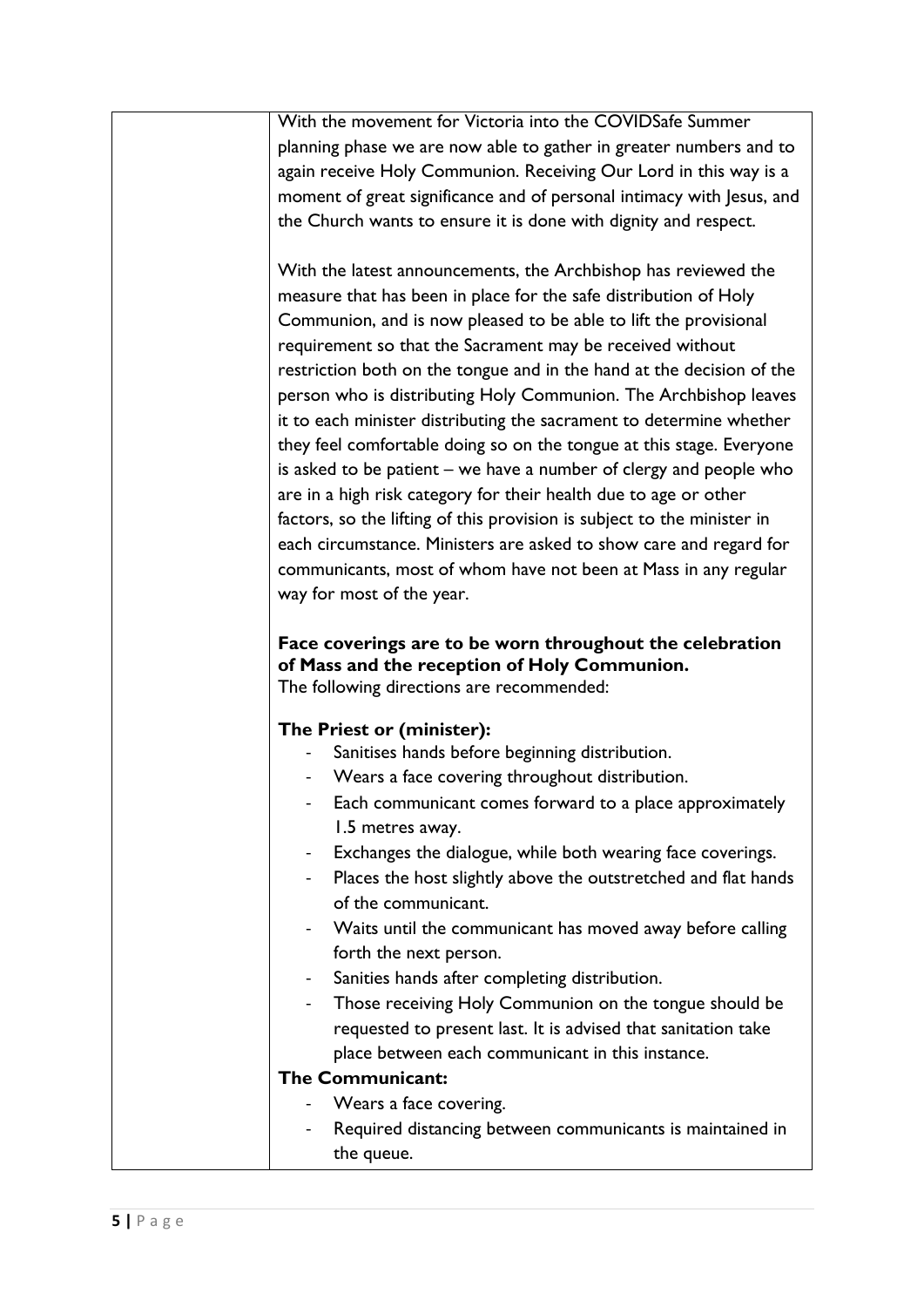|                       | Sanitises hands at a dispensing station before coming to                                                                         |
|-----------------------|----------------------------------------------------------------------------------------------------------------------------------|
|                       | receive Communion.                                                                                                               |
|                       | Engages in the dialogue and receives the host in the hand                                                                        |
|                       | while wearing the face covering.                                                                                                 |
|                       | Steps several metres to the side, and away from the priest.<br>$\qquad \qquad \blacksquare$                                      |
|                       | Repositions the face covering.                                                                                                   |
|                       | Returns to their seat via a different pathway.                                                                                   |
|                       |                                                                                                                                  |
| <b>Singing</b>        | Singing is permitted. Group singing is safest when the following                                                                 |
|                       | measures are applied:                                                                                                            |
|                       | singing outside or in a well-ventilated room (with windows                                                                       |
|                       | open);<br>physical distancing of at least 2 metres between each                                                                  |
|                       | person while singing;                                                                                                            |
|                       | short performances (of less than an hour);                                                                                       |
|                       | maintain the wearing a fitted face covering when singing<br>۰.                                                                   |
|                       | indoors - - cantors and choirs may remove their face                                                                             |
|                       | coverings, but must maintain the required distancing;                                                                            |
|                       | singing softly.                                                                                                                  |
|                       | Fans, free standing or ceiling, are not recommended for use in                                                                   |
|                       | enclosed indoor spaces for singing. Performers should be 5 meters                                                                |
|                       | from the audience where practical.                                                                                               |
|                       |                                                                                                                                  |
|                       |                                                                                                                                  |
| <b>Private</b>        | Places of worship are open for private worship, for example                                                                      |
| Worship               | individual prayer.                                                                                                               |
|                       |                                                                                                                                  |
|                       | There is no specific limit on numbers or time for private<br>$\bullet$                                                           |
|                       | prayer, but all distancing, hygiene and density quotients must                                                                   |
|                       | be met and face coverings must be worn. This should form<br>part of the COVIDsafe plan.                                          |
|                       |                                                                                                                                  |
| <b>Record Keeping</b> | Faith organisations must keep a record of all attendees and visitors                                                             |
|                       | who attend the place of worship for longer than 15 minutes,                                                                      |
|                       | including first name, contact number, date and time of visit and areas                                                           |
|                       | of the workplace or place of worship visited. These records must be                                                              |
|                       | kept for at least 28 days.                                                                                                       |
|                       | Faith organisations must keep records to show compliance with                                                                    |
|                       | directions in force including all logs created during the time of                                                                |
|                       | directions being in force such as work premises rosters, time and                                                                |
|                       | attendance records and payroll data.                                                                                             |
|                       |                                                                                                                                  |
|                       | A place of worship hosting a wedding, funeral or religious gathering                                                             |
|                       | that is applying the two square metre rule must use electronic<br>record keeping. Otherwise, the four square metre rule applies. |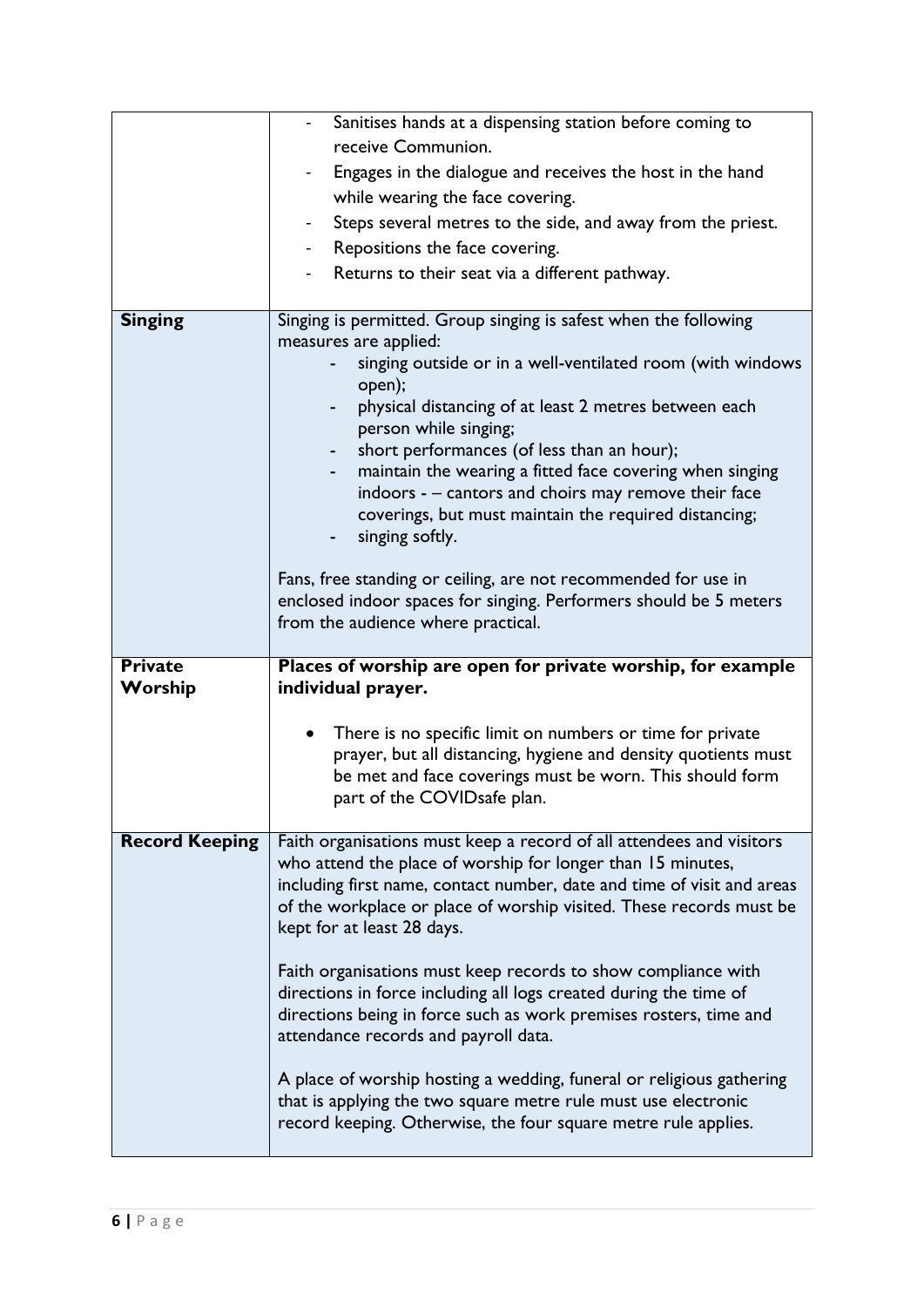|                 | The Victorian Government has a free QR code service available or        |
|-----------------|-------------------------------------------------------------------------|
|                 | pleas be in contact with CAM IT for other solutions.                    |
|                 |                                                                         |
|                 | If not using electronic record keeping, manual record keeping is        |
|                 | required.                                                               |
|                 |                                                                         |
| <b>Signage</b>  | Where a place of worship has a publicly accessible space, faith         |
|                 | organisations must display signage at each public entry to each         |
|                 | indoor and outdoor space, indicating maximum capacity, COVIDSafe        |
|                 | hygiene and physical distancing requirements.                           |
| <b>Cleaning</b> | Faith organisations should ensure shared spaces and public spaces are   |
|                 | cleaned with disinfectant regularly, with high touch surfaces cleaned   |
|                 | twice each day. Shared equipment should be cleaned between uses.        |
|                 |                                                                         |
|                 | • Reusable and communal resources such as service sheets, religious     |
|                 | texts, etc. may be used but must be cleaned between uses. It is         |
|                 | recommended that single use print outs be used, or people should        |
|                 |                                                                         |
|                 | be encouraged to bring their own items of significance.                 |
|                 |                                                                         |
|                 | • Devotional items may be left in place but must be venerated in        |
|                 | ways that do not involve touching or kissing them (such as by bowing    |
|                 | or other faith appropriate action).                                     |
|                 |                                                                         |
| <b>Weddings</b> | Weddings can be held indoors or outdoors. A place of worship must       |
|                 | apply the two square metre rule to ensure people have enough room       |
|                 | to maintain 1.5 metres distance between them. There are no group        |
|                 | limits. The square metre rule includes the couple and the celebrant,    |
|                 | and the photographer. Children under babies 12 months of age are        |
|                 | not included.                                                           |
|                 |                                                                         |
|                 | The two square metre rule can be used only if electronic record         |
|                 | keeping is used. Otherwise, the four square metre rule applies.         |
|                 |                                                                         |
|                 |                                                                         |
|                 | Hygiene precautions must be maintained throughout;                      |
|                 | Face coverings must be worn by guests indoors and it is                 |
|                 | strongly recommended that face coverings be worn outdoors               |
|                 | when a distance of 1.5 metres from other people cannot be               |
|                 | maintained.                                                             |
|                 | The couple getting married do not need to wear a face                   |
|                 | coverings during the ceremony.                                          |
|                 | Face coverings can be removed for photos, but people must               |
|                 | be encouraged to stay 1.5m away from others.                            |
|                 | A photographer is not counted as a guest under the wedding<br>$\bullet$ |
|                 | gathering limits. There is no limit on the number of                    |
|                 |                                                                         |
|                 | photographers or videographers for each wedding. When                   |
|                 | taking photos, a photographer should always stay 1.5 metres             |
|                 | away from others.                                                       |
|                 | Following a wedding, the church must be cleaned in<br>$\bullet$         |
|                 | accordance with the guidance on routine environmental                   |
|                 | cleaning and disinfection in the community, available at:               |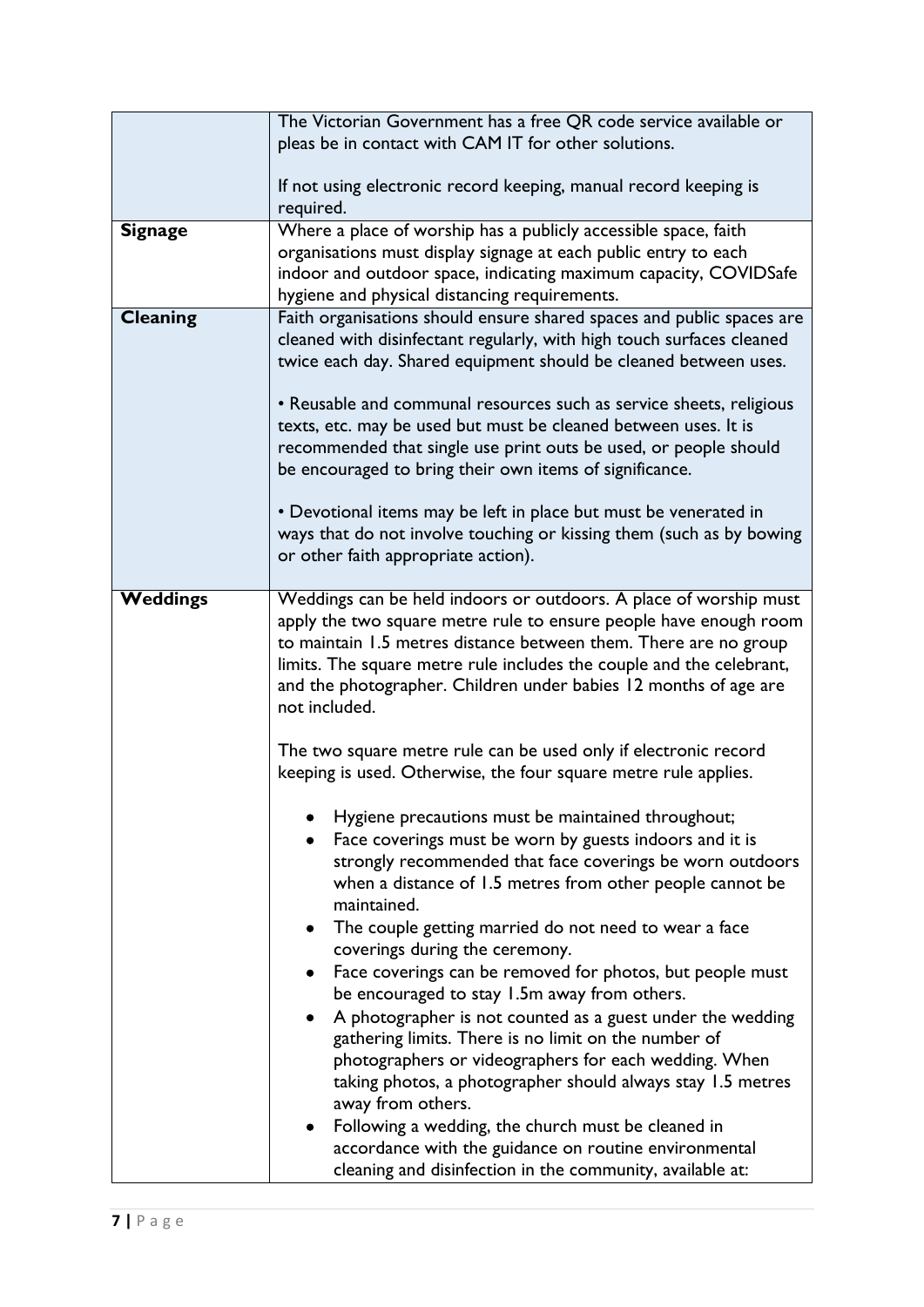|                 | https://www.health.gov.au/resources/publications/coronavirus-                                                  |
|-----------------|----------------------------------------------------------------------------------------------------------------|
|                 | covid-19-information-about-routine-environmental-cleaning-                                                     |
|                 | and-disinfection-in-the-community                                                                              |
|                 |                                                                                                                |
| <b>Funerals</b> | Funerals can be held indoors or outdoors. The place of worship                                                 |
|                 | must apply the two square metre rule to ensure people have enough                                              |
|                 | room to maintain 1.5 metres distance between them. There are no                                                |
|                 | limits on the size of groups.                                                                                  |
|                 |                                                                                                                |
|                 | The two square metre rule is the only limit on the number of people                                            |
|                 | who can attend, only if electronic record keeping is used. Otherwise,<br>the four square metre rule applies.   |
|                 |                                                                                                                |
|                 | The square metre rule doesn't include the people required to                                                   |
|                 | conduct the funeral;                                                                                           |
|                 | Hygiene precautions must be maintained throughout;<br>٠                                                        |
|                 | Face coverings must be worn indoors and it is strongly                                                         |
|                 | recommended that face coverings be worn outdoors when a                                                        |
|                 | distance of 1.5 metres from other people cannot be                                                             |
|                 | maintained;                                                                                                    |
|                 | It is possible to have minimal refreshments in the Parish hall                                                 |
|                 | or centre after the funeral is concluded, please note below                                                    |
|                 | the section on Social Gatherings. The hall or space must also                                                  |
|                 | be assessed for its capacity using the two square metre rule                                                   |
|                 | or four square metre rule. Face coverings must be worn;                                                        |
|                 | Permission is granted to hold the funeral Liturgy in a funeral<br>$\bullet$<br>parlour, if the family so wish; |
|                 | Following a funeral, the church must be cleaned in accordance                                                  |
|                 | with the guidance on routine environmental cleaning and                                                        |
|                 | disinfection in the community, available at:                                                                   |
|                 | https://www.health.gov.au/resources/publications/coronavirus-                                                  |
|                 | covid-19-information-about-routine-environmental-cleaning-                                                     |
|                 | and-disinfection-in-the-community                                                                              |
|                 |                                                                                                                |
| <b>Baptisms</b> | Baptisms may be celebrated under the latest outdoor and indoor                                                 |
|                 | religious gathering limits and record keeping protocols. Note specific                                         |
|                 | hygiene precautions must still be maintained around use of oils and                                            |
|                 | water. Face coverings may be removed for photos but distancing                                                 |
|                 | requirements must be met.                                                                                      |
|                 | Face coverings must be worn indoors.                                                                           |
|                 | Baptism by immersion or baptisms using already blessed                                                         |
|                 | water are to be avoided. Fresh water is to be used in every                                                    |
|                 | individual instance of baptism, and immediately drained                                                        |
|                 | afterwards.                                                                                                    |
|                 | Fresh water is blessed and used for each baptism.                                                              |
|                 | The child to be baptised is held by the parents throughout.<br>$\bullet$                                       |
|                 | The welcoming blessing of the child is done by the priest                                                      |
|                 | without physical contact with the child.                                                                       |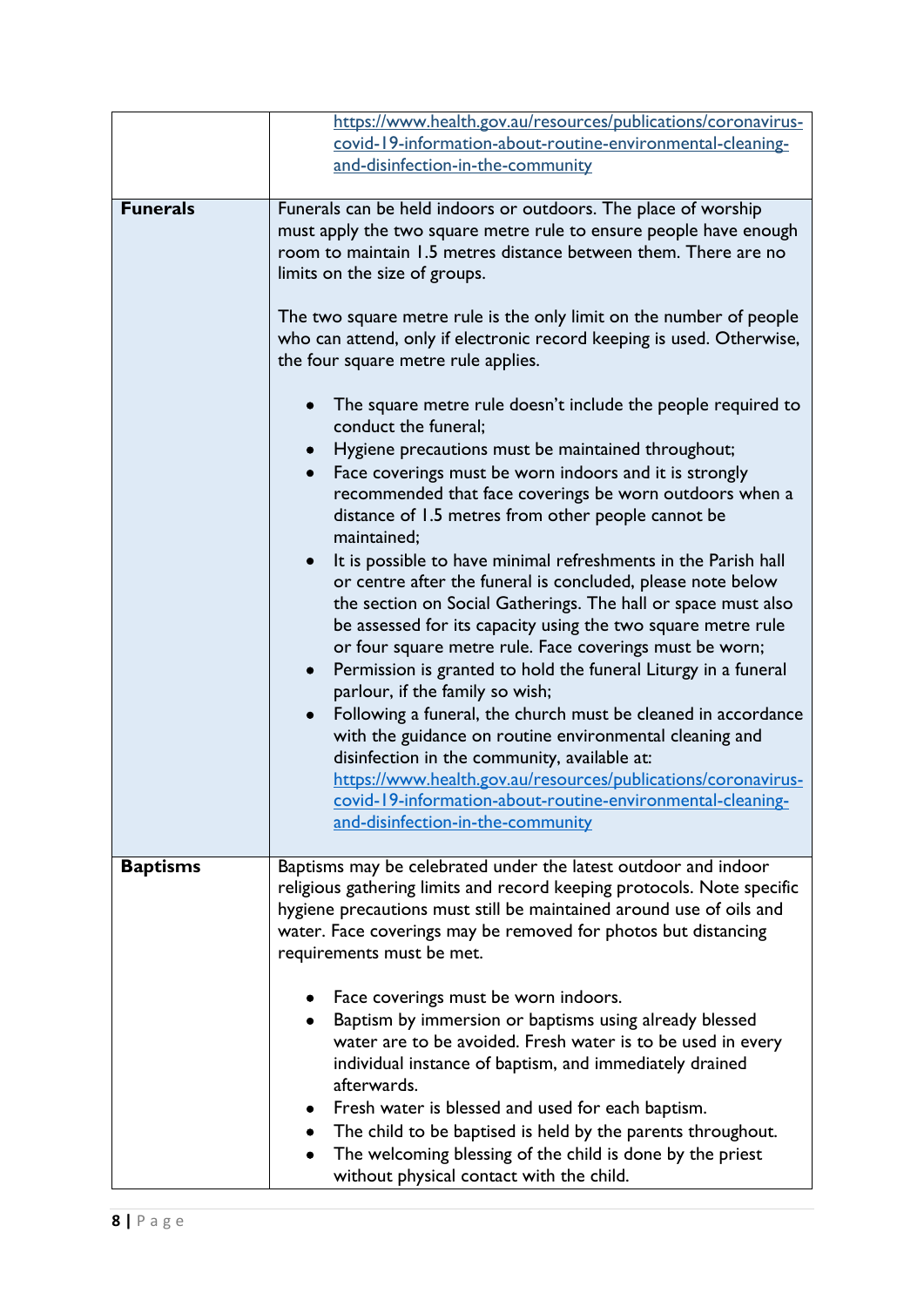|                      | The two anointings are done using single-use cotton buds.<br>$\bullet$<br>The water is poured by the priest on the head of the child<br>from above.<br>The dressing of the child in a white garment is done by the<br>$\bullet$<br>parents.<br>The lighting of the candle is done by the person holding the<br>candle.<br>Hygiene precautions must be maintained throughout;<br>٠<br>Following a Baptism indoors, the church must be cleaned in<br>$\bullet$<br>accordance with the guidance on routine environmental<br>cleaning and disinfection in the community, available at:<br>https://www.health.gov.au/resources/publications/coronavirus-<br>covid-19-information-about-routine-environmental-cleaning-<br>and-disinfection-in-the-community                                                                                                                                                                                                                                                                                                                                                                                                                                                                                                                                       |
|----------------------|----------------------------------------------------------------------------------------------------------------------------------------------------------------------------------------------------------------------------------------------------------------------------------------------------------------------------------------------------------------------------------------------------------------------------------------------------------------------------------------------------------------------------------------------------------------------------------------------------------------------------------------------------------------------------------------------------------------------------------------------------------------------------------------------------------------------------------------------------------------------------------------------------------------------------------------------------------------------------------------------------------------------------------------------------------------------------------------------------------------------------------------------------------------------------------------------------------------------------------------------------------------------------------------------|
| <b>Penance</b>       | First and Second Rite of Reconciliation may be celebrated. All<br>hygiene and distancing measures must be met at all times. Face<br>coverings must be worn indoors.<br>Record keeping is not mandatory if confidentiality is required and<br>people are present for no more than 15 minutes. NOTE: This applies<br>also to the Sacrament of Reconciliation.<br>If there arises an urgent need to impart sacramental absolution to<br>several people together out of grave necessity (eg. to a group of<br>persons in a hospital setting who are dying from Coronavirus), then<br>permission is to be sought from the Regional Vicar. The provisions of<br>Can.961 and 962 are to be met and applied for validity.                                                                                                                                                                                                                                                                                                                                                                                                                                                                                                                                                                            |
| <b>Confirmations</b> | In accordance with the Archbishop's Decree of 10 November 2020<br>granting the faculty to administer the Sacrament of Confirmation to<br>Parish Priests and Administrators of Parishes within the Archdiocese<br>of Melbourne during this time of emergency until 31 December<br>2020. Confirmation celebrations may now take place in accordance<br>with that Decree and the following guidelines for communal parish<br>or school celebration of the Sacrament. Delegation for the<br>confirmation of single individuals is still to be requested from the<br>Office of the Vicar General. Should an extension of the faculty be<br>required, permission must be obtained through the Regional Bishop<br>or Episcopal Vicar.<br>A. Preparing for the Celebration:<br>- In dialogue with families, catechists and school leadership, Parish<br>Priests are delegated to determine locally whether Confirmation will<br>be conferred within Mass or without Mass.<br>- Locations for consideration include: inside the parish church<br>(according to permitted numbers); outside the parish church<br>(provided due reverence can be observed); or in a suitably prepared<br>and decorated school hall according to the permitted single-class<br>numbers (parents would not be permitted). |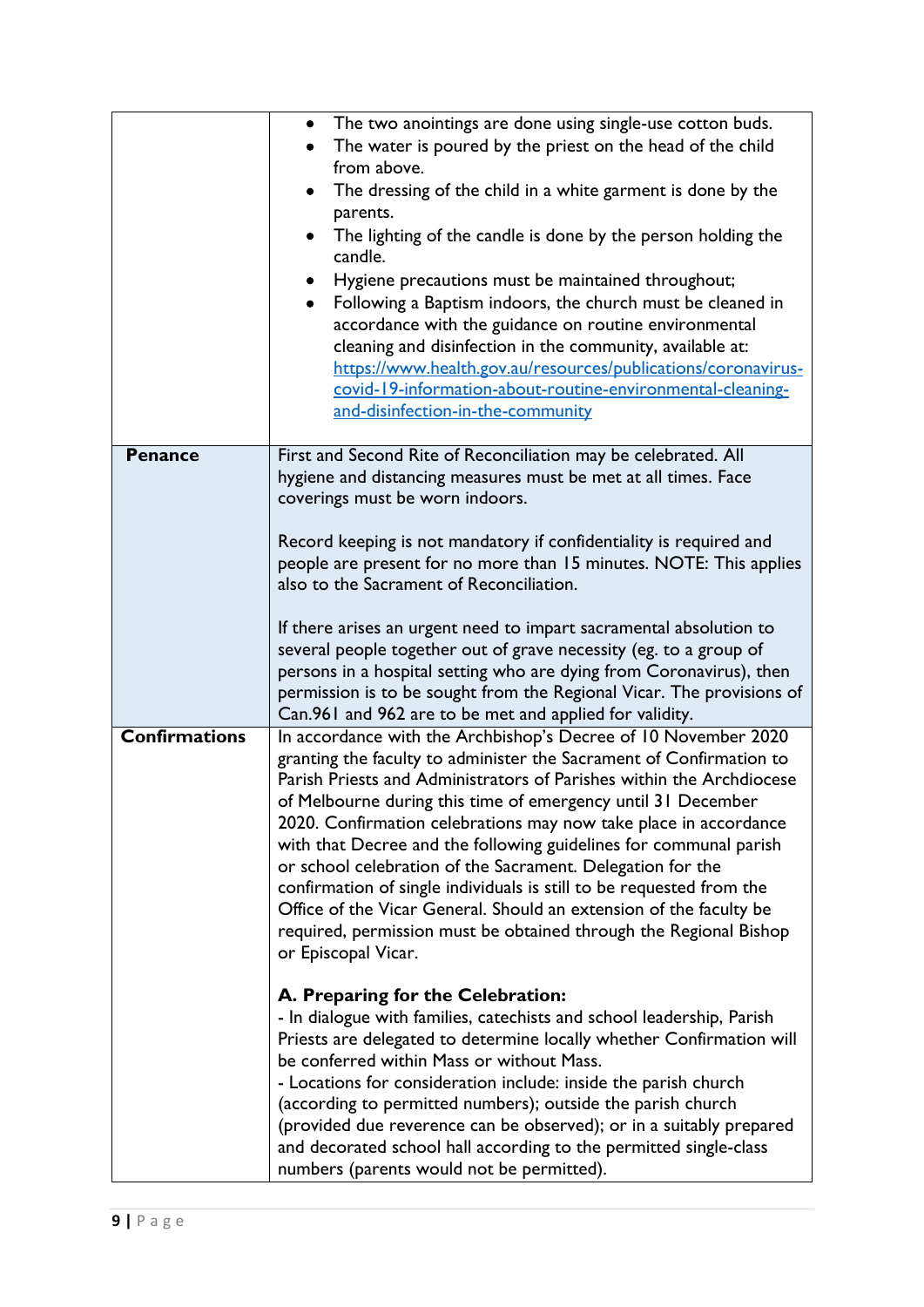| - Each local community can determine the days and times most           |
|------------------------------------------------------------------------|
| suitable for their celebrations. The Office of the Vicar General is to |
| be kept informed of the schedule.                                      |
| - Keep in mind the current guides around wearing of face coverings     |
|                                                                        |
| indoors, density and hygiene precautions to determine the numbers      |
| of people allowed to be present in a church.                           |
| - In parishes with large numbers of candidates, a parish priest may    |
| enlist another parish priest from a neighbouring parish to assist with |
| some sessions.                                                         |
| - When possible, pastors should provide live-streaming services of     |
| the celebration of the Order of Confirmation. This will offer the      |
|                                                                        |
| Confirmandi and families happy memories about this important           |
| celebration.                                                           |
|                                                                        |
| <b>B. The Celebration</b>                                              |
| - The Sacrament is to be celebrated using the approved Rite of         |
| Confirmation (within Mass or Outside of Mass)                          |
| - Conduct all standard protocols for preparing and sanitising the      |
| liturgical space before and after the celebration.                     |
|                                                                        |
| - The Priest is to follow the health and safety guidelines enumerated  |
| in the Archdiocesan guidelines for the celebration of the Mass.        |
| - Prior to the start of the liturgy, a small table should be placed    |
| appropriately that would hold the Sacred Chrism, a purificator,        |
| sufficient cotton swabs (I for each candidate), and an empty           |
| container (with a lid) to act as a receptacle for the disposal of the  |
| swabs.                                                                 |
| - The Priest, the candidate for Confirmation (if over the age of 12),  |
| and the proxy sponsor/sponsor are to wear a face covering              |
|                                                                        |
| throughout the sacramental action.                                     |
|                                                                        |
| <b>C. Gestures during Confirmation</b>                                 |
| The Laying on of Hands:                                                |
| This is to take place by a gesture of extending your hands over and    |
| above the heads of the group of candidates to be confirmed, as the     |
| Prayer of Confirmation is said. There is to be no physical contact     |
| with anyone to be confirmed.                                           |
|                                                                        |
| Anointing with Chrism:                                                 |
| - The Sacred Chrism to be used during the Sacrament should be          |
| poured into a separate vessel than the one in which the Chrism is      |
|                                                                        |
| kept. The vessel must be sanitised properly before use.                |
| - The Priest is to sanitise his hands prior to the anointing with      |
| Chrism.                                                                |
| - A single-use cotton swab, dipped into the Chrism, must be used to    |
| anoint. There is to be no physical contact with the one being          |
| anointed. The tip of the cotton swab is used to anoint on the          |
| forehead. The cotton bud is to be immediately disposed of after each   |
| single use in the container provided. A new cotton bud is to be used   |
|                                                                        |
| for each person to be anointed.                                        |
| - The Priest should use sanitiser as often as needed.                  |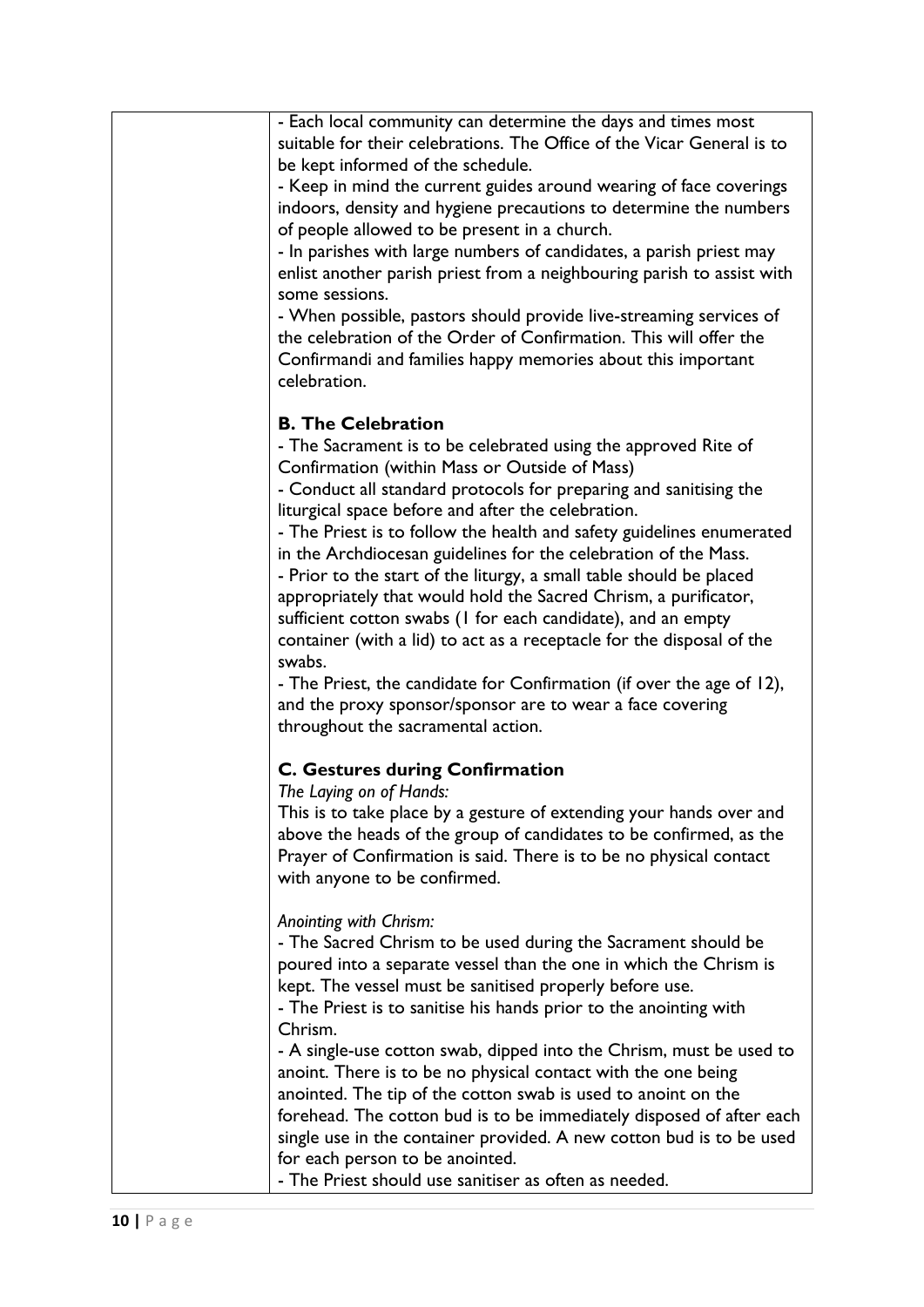|                     | - Any leftover Chrism in the vessel should be disposed of in the        |
|---------------------|-------------------------------------------------------------------------|
|                     | liturgically proper manner. It should not be returned to the container  |
|                     | in which the Chrism is usually stored.                                  |
|                     | - If needed, more Chrism can be obtained from the Cathedral in the      |
|                     | usual way.                                                              |
|                     |                                                                         |
|                     | <b>Gesture of Peace:</b>                                                |
|                     | The gesture of peace (eg. hand shake, the touching of the cheek), no    |
|                     | longer envisaged in the current Ritual, is to be dispensed with         |
|                     | entirely. The gesture is not to take place. The words of the exchange   |
|                     | of peace, however, are still to be said.                                |
|                     |                                                                         |
|                     | <b>Other Actions:</b>                                                   |
|                     | All other gestures or symbolic actions involving physical contact or    |
|                     | sharing are not permitted (e.g. lighting of candles; presenting of      |
|                     | symbols for confirmation; issuing of certificates; etc).                |
|                     |                                                                         |
|                     | Sponsor/s:                                                              |
|                     | If the density quotient for a church does not allow large enough        |
|                     | numbers to be present, it is encouraged that one proxy sponsor          |
|                     | stand in the place of the sponsors for all the candidates to be         |
|                     | confirmed in a single Liturgy. If adequate spacing and capacity allows, |
|                     | each candidate may have their individual sponsor present along with     |
|                     | family. The sponsor is to remain near to the one to be confirmed,       |
|                     | but no physical contact is to be made. The sponsor is not to place      |
|                     | their hand upon the shoulder of the one to be confirmed, and must       |
|                     | wear their face covering at all times unless they are a member of the   |
|                     | household.                                                              |
|                     | <b>Other Considerations</b>                                             |
|                     | - If pictures are requested by the Confirmandi for their families, it   |
|                     | should be taken in a planned and orderly manner so as to observe        |
|                     | physical distancing at all times.                                       |
|                     | - Simple gatherings after the celebration of Confirmation may take      |
|                     | place and must follow the directives under Social Gatherings.           |
|                     | - When recording in the Register the name of the priest who has         |
|                     | confirmed, note is to be made of the delegation granted by the          |
|                     | Archbishop ('Delegation received from Most Rev Peter A                  |
|                     | Comensoli, Archbishop of Melbourne, on 10 November 2020'). The          |
|                     | same applies in notifying the Parish of Baptism of the one confirmed.   |
|                     | It is the Sponsor's name, not the name of the proxy sponsor that        |
|                     | should be registered.                                                   |
| Livestreaming       | Follows the indoor limits for gathering (see above for the rules on     |
|                     | spacing). Technicians must be included in this limit and must wear      |
| <b>Social</b>       | face coverings indoors.                                                 |
| <b>Gathering on</b> | Masks are mandatory indoors except when eating and drinking.            |
| <b>Church Sites</b> | Food or drink can be served for the purpose of hospitality              |
|                     | before or after a religious gathering, for example providing            |
|                     | congregants with tea, coffee and refreshments. It is                    |
|                     |                                                                         |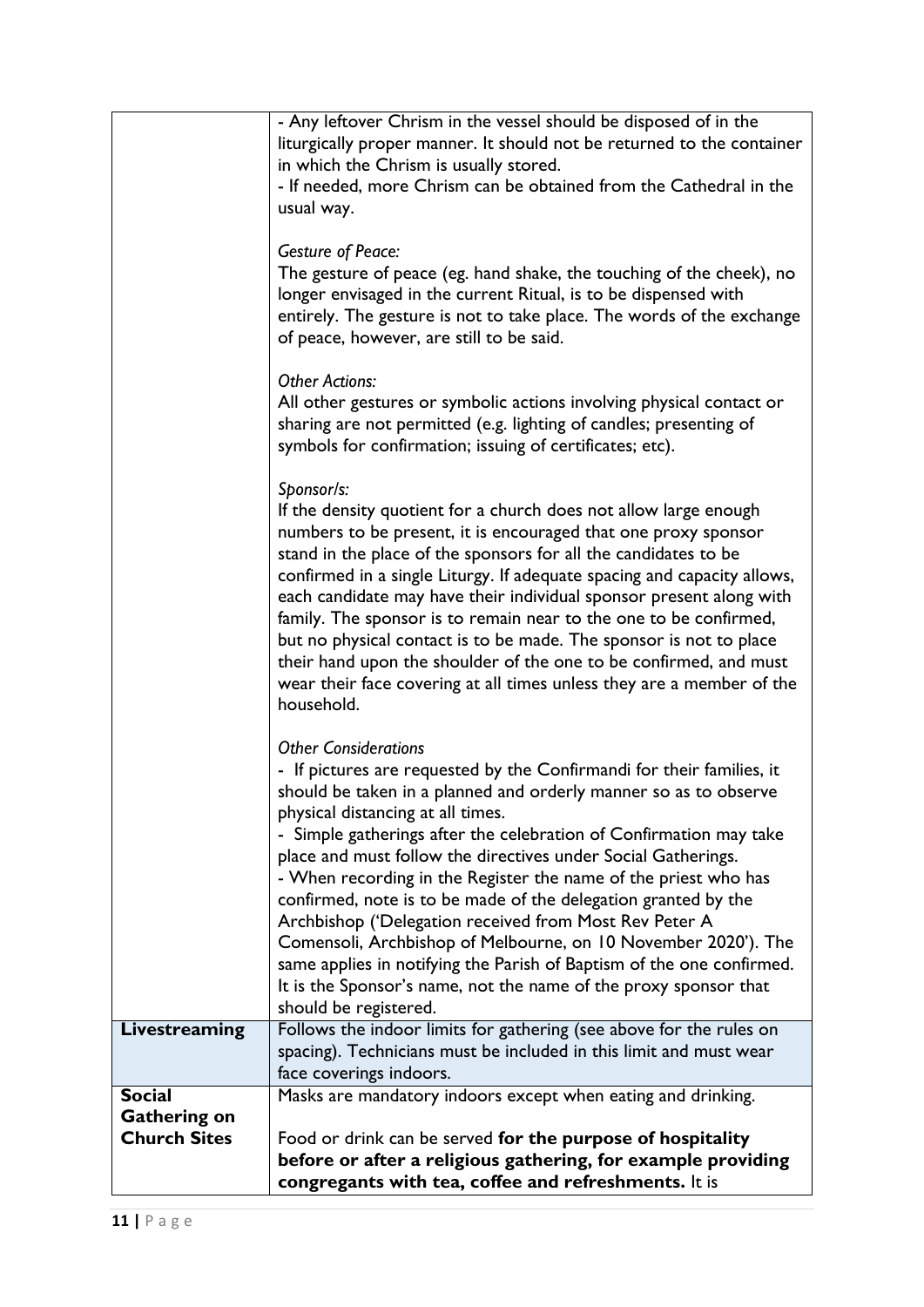|                                               | recommended that single use items are used to serve food or drink,<br>and that only designated people serve or distribute food or drinks.<br>(For example, one designated person uses the urn to dispense hot<br>water for tea, or one person serves food using tongs and gloves). No<br>self-serve buffet-style set ups should be used. Density capacity on any<br>church premises must also be met (I per two square metre rule or I<br>per four square metre rule depending on record keeping<br>capabilities).<br>Use/hire of church facilities for social functions is not possible at<br>present due to restrictions and management of the service of food<br>and drink. |
|-----------------------------------------------|--------------------------------------------------------------------------------------------------------------------------------------------------------------------------------------------------------------------------------------------------------------------------------------------------------------------------------------------------------------------------------------------------------------------------------------------------------------------------------------------------------------------------------------------------------------------------------------------------------------------------------------------------------------------------------|
| <b>Public</b><br><b>Gatherings in</b>         | Permitted up to 100 people from across multiple households,<br>friends and/or family, outdoors. Infants under 12 months not included                                                                                                                                                                                                                                                                                                                                                                                                                                                                                                                                           |
| <b>Public Spaces</b>                          | in the cap. A public place means an area that everyone can access,<br>for example a local park or the beach. Fitted face coverings should<br>be worn if the 1.5m distancing between people cannot be maintained.                                                                                                                                                                                                                                                                                                                                                                                                                                                               |
| <b>Home Visits</b>                            | Each day, a household can receive up to 15 different visitors per                                                                                                                                                                                                                                                                                                                                                                                                                                                                                                                                                                                                              |
|                                               | day, including dependents, either together or separately.<br>Infants under 12 months are excluded from the visitor cap.                                                                                                                                                                                                                                                                                                                                                                                                                                                                                                                                                        |
|                                               | Religious gatherings and prayer groups held at a private<br>residence are subject to the private gathering limit.                                                                                                                                                                                                                                                                                                                                                                                                                                                                                                                                                              |
|                                               | It is strongly recommended that participants wear fitted face<br>coverings unless they live with each other, are under 12 years<br>of age, or have a lawful reason not to.                                                                                                                                                                                                                                                                                                                                                                                                                                                                                                     |
|                                               | Contact details must be recorded.                                                                                                                                                                                                                                                                                                                                                                                                                                                                                                                                                                                                                                              |
|                                               | Faith leaders and pastoral ministers may visit someone in<br>their home to provide religious guidance, to perform rituals<br>or for care and compassionate reasons. All hygiene and<br>distancing measures should be observed.                                                                                                                                                                                                                                                                                                                                                                                                                                                 |
| <b>Hospitals or</b><br><b>Care Facilities</b> | There are no longer any restrictions on purpose, number or time<br>limits for visitors. Visitors may be limited by rules of the care facility.                                                                                                                                                                                                                                                                                                                                                                                                                                                                                                                                 |
|                                               | This means that the number of visits, the length of the visit and the                                                                                                                                                                                                                                                                                                                                                                                                                                                                                                                                                                                                          |
|                                               | purpose of the visit are limited by the visiting rules set by the                                                                                                                                                                                                                                                                                                                                                                                                                                                                                                                                                                                                              |
|                                               | hospital. Rules may vary between hospitals to reflect different risks.<br>For further information please visit:                                                                                                                                                                                                                                                                                                                                                                                                                                                                                                                                                                |
|                                               | https://www.coronavirus.vic.gov.au/visiting-hospitals                                                                                                                                                                                                                                                                                                                                                                                                                                                                                                                                                                                                                          |
|                                               | Visitors to any hospital or Care Facility across Victoria must<br>wear a fitted face covering. Contact should be made with<br>the hospital or facility before visiting as they may have<br>additional requirements, conditions or restrictions for<br>visitors.                                                                                                                                                                                                                                                                                                                                                                                                                |